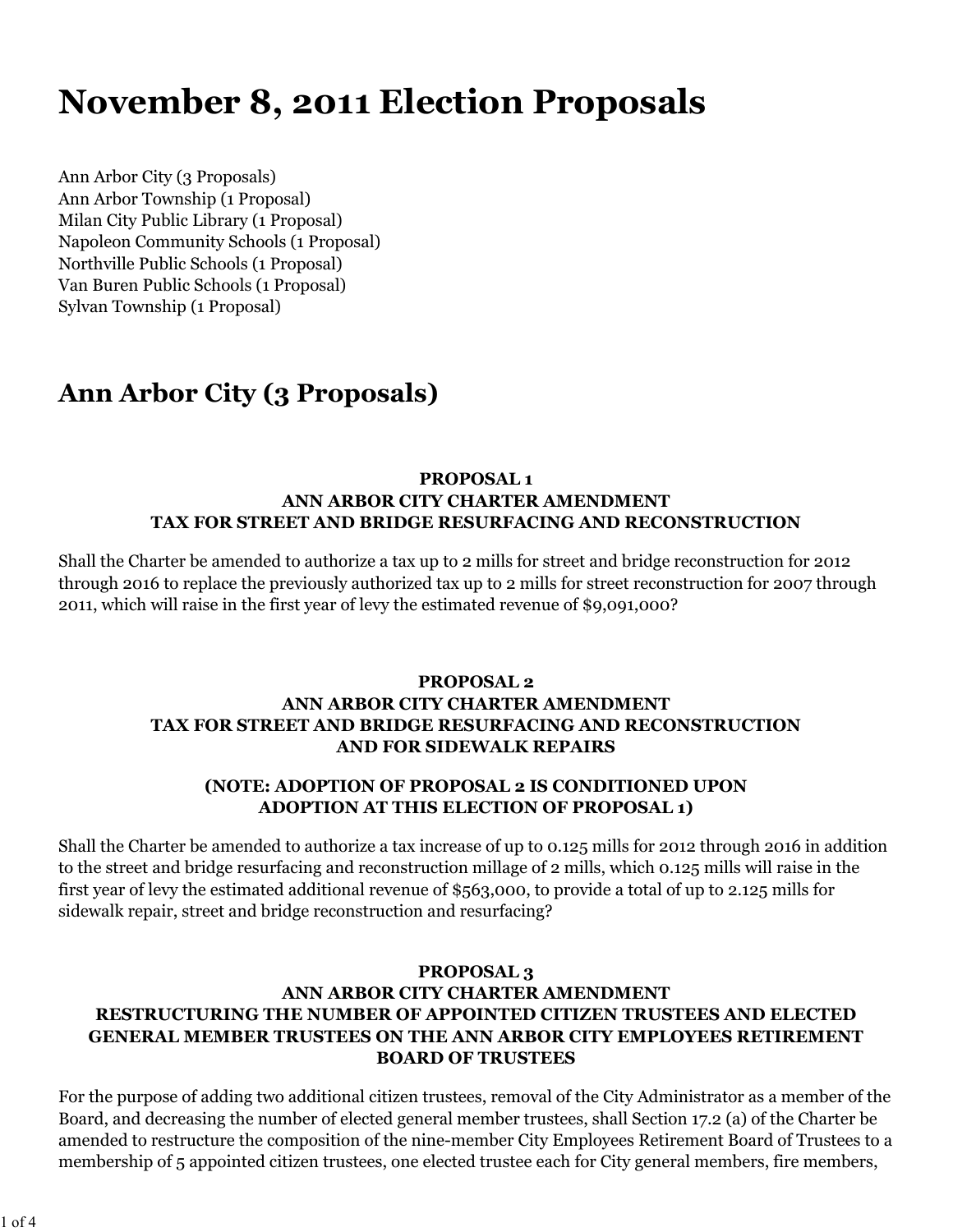# **Ann Arbor Township (1 Proposal)**

#### **Proposal to Renew Ann Arbor Township Public Safety Millage**

Shall the previously voted increase in the authorized charter millage for Ann Arbor Charter Township for Fire and Police Protection Services on all taxable real and tangible personal property within Ann Arbor Charter Township, Washtenaw County, Michigan of 3.98 mills (\$3.98 per \$1,000 of taxable value) that expires on December 31, 2011, be renewed in an amount not to exceed 3.98 mills (\$3.98 on each \$1,000 of taxable value) and levied for a period of five years, 2012 through 2016 inclusive, to provide funds for the purpose of operating, equipping, upgrading, maintaining, constructing and purchasing for fire and police protection services or for any other purpose authorized by law for fire or police protection services, raising an estimated \$1,925,172 in the 2012 calendar year?

# **Milan City Public Library (1 Proposal)**

#### **MILAN PUBLIC LIBRARY MILLAGE PROPOSAL**

Shall the City of Milan, Counties of Washtenaw and Monroe, Michigan, be authorized to levy an amount not to exceed 25 cents (\$0.25) per thousand dollars (\$1,000) (0.25 mills) of the taxable value on all taxable property in the City for seven (7) years, beginning with the tax levy in 2012, as new additional millage to provide funds for library operating purposes for the Milan Public Library? If approved and levied in its entirety in 2012, this millage would raise an estimated \$47,387.

### **Napoleon Community Schools (1 Proposal)**

#### **BONDING PROPOSAL**

Shall Napoleon Community Schools, Jackson and Washtenaw Counties, Michigan, borrow the sum of not to exceed Twenty-One Million Eight Hundred Thousand Dollars (\$21,800,000) and issue its general obligation unlimited tax bonds therefor, for the purpose of:

erecting, furnishing and equipping additions to the high school; remodeling, furnishing and refurnishing and equipping and re-equipping the high school; acquiring and installing educational technology at the high school; and developing and improving the site?

The following is for informational purposes only:

The estimated millage that will be levied for the proposed bonds in 2012, under current law, is 4.25 mills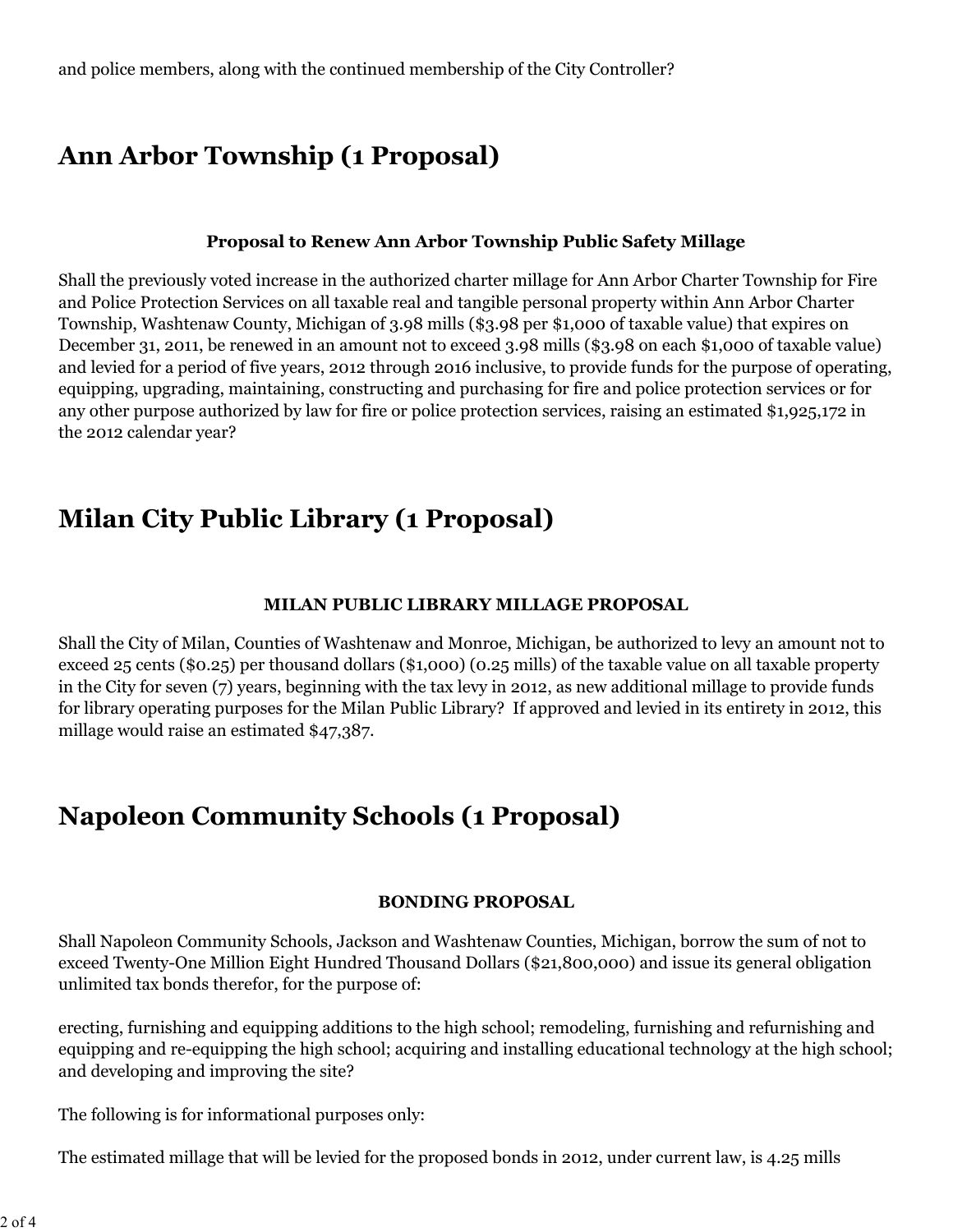(\$4.25 on each \$1,000 of taxable valuation). The maximum number of years the bonds may be outstanding, exclusive of any refunding, is thirty (30) years. The estimated simple average annual millage anticipated to be required to retire this bond debt is 4.83 mills (\$4.83 on each \$1,000 of taxable valuation).

If the school district borrows from the State to pay debt service on the bonds, the school district may be required to continue to levy mills beyond the term of the bonds to repay the State.

(Pursuant to State law, expenditure of bond proceeds must be audited, and the proceeds cannot be used for repair or maintenance costs, teacher, administrator or employee salaries, or other operating expenses.)

# **Northville Public Schools (1 Proposal)**

### **OPERATING MILLAGE RENEWAL PROPOSAL**

This proposal will allow the school district to continue to levy the statutory rate of 18 mills on all property, except principal residence and other property exempted by law, required for the school district to receive its revenue per pupil foundation allowance.

Shall the limitation on the amount of taxes which may be assessed against all property, except principal residence and other property exempted by law, in Northville Public Schools, Wayne, Oakland and Washtenaw Counties, Michigan, be increased by 20.91 mills (\$20.91 on each \$1,000 of taxable valuation) for a period of 10 years, 2012 to 2021, inclusive, to provide funds for operating purposes; the estimate of the revenue the school district will collect if the millage is approved and levied in 2012 is approximately \$8,044,850 (this is a renewal of millage which will expire with the 2012 tax levy)?

# **Van Buren Public Schools (1 Proposal)**

### OPERATING MILLAGE RENEWAL PROPOSITION EXEMPTING PRINCIPAL RESIDENCE AND QUALIFIED AGRICULTURAL PROPERTY

This millage will allow the school district to continue to levy not more than the statutory rate of 18 mills against non-principal residence and non-qualified agricultural property required for the school district to continue to receive its full revenue per pupil foundation allowance.

Shall the limitation on the amount of taxes which may be assessed against all taxable property except principal residence and qualified agricultural property as defined by law, in Van Buren Public Schools, Counties of Wayne and Washtenaw, be increased by 18 mills (\$18.00 on each \$1,000 of taxable valuation) for a period of five (5) years, 2012 to 2016, inclusive, to provide in part the funds to operate and maintain the school system? It is estimated that the revenue the school district will collect if the millage is approved and levied in the 2012 calendar year will be approximately \$9,875,223 from the local taxes authorized in this proposal. The proposed millage is a renewal of a previously authorized millage of 18 mills.